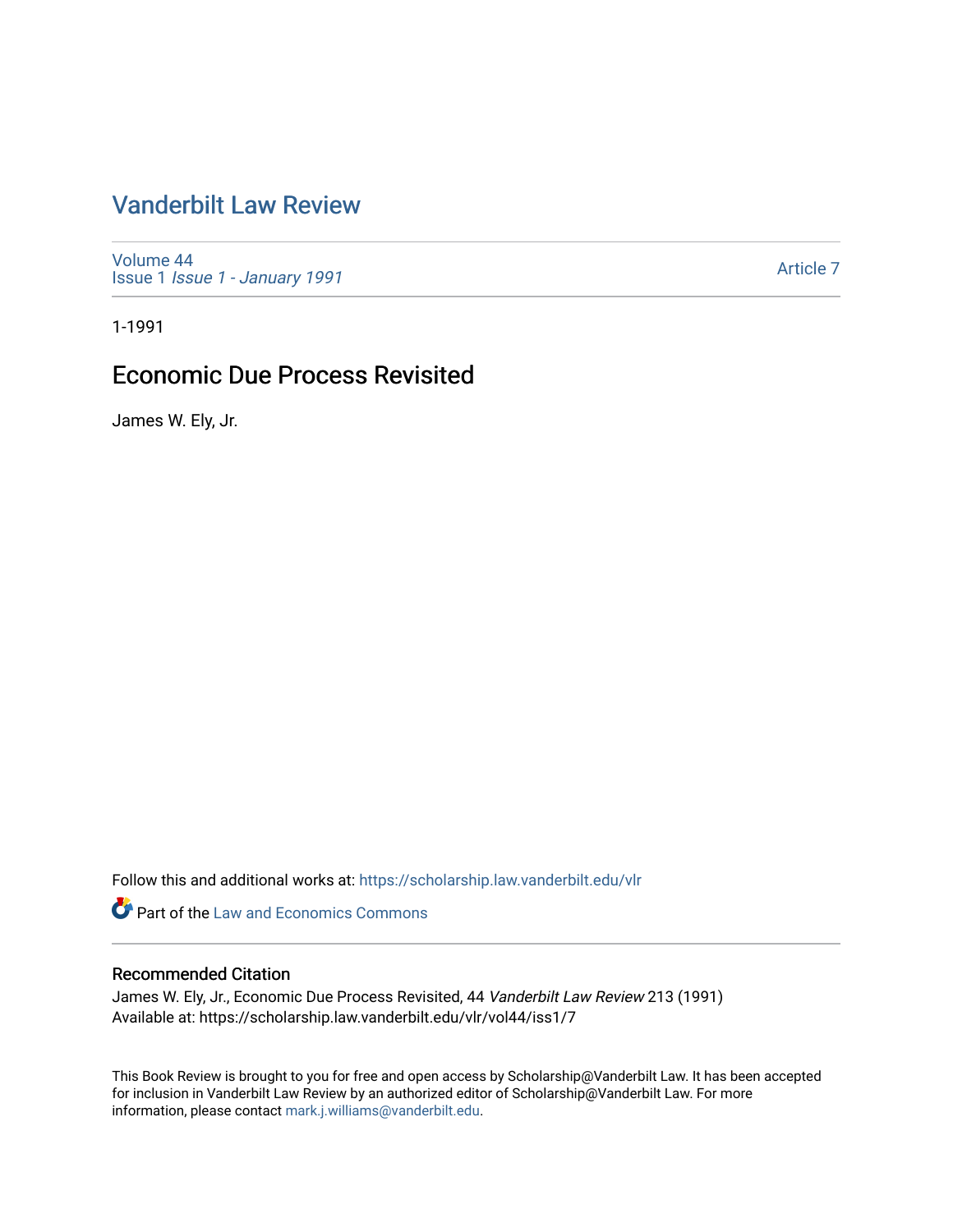# **BOOK REVIEW**

## **Economic Due Process Revisited**

**JUDICIAL** POWER **AND** REFORM POLITICS: THE **ANATOMY** OF LOCHNER V. **NEW** YORK. **By** Paul Kens.\* Lawrence, Kansas: University Press of Kansas, **1990. Pp. 232. \$29.95** cloth.

*Reviewed by James W. Ely, Jr.t*

In many constitutional histories the presentation of economic issues between **1880** and **1937** resembles a Victorian melodrama. **A** dastardly Supreme Court is pictured as frustrating noble reformers who sought to impose beneficent regulations on giant business enterprises.<sup>1</sup> The centerpiece in this tale of wickedness is *Lochner v. New York.'* Few Supreme Court decisions have been vilified more than *Lochner.* For years liberal commentators ritualistically denounced the Court's decision.3 The laissez-faire assumptions behind *Lochner* naturally were an anathema to scholars and judges favoring government intervention in the economy and redistribution of wealth. Worse yet, this example of judicial activism reflected an exaggerated concern for the rights of property owners. Only the arrival of the New Deal broke the monstrous *Lochner* spell, relegating property rights to a secondary constitutional status and saving the public from a fate worse than death. To liberal

<sup>\*</sup> Assistant Professor of Political Science, Southwest Texas State University. B.A., Northern Illinois University, **1968; J.D., 1971,** Ph.D., **1987,** University of Texas at Austin.

t Professor of Law and History, Vanderbilt University. B.A., Princeton University, **1959;** LL.B., Harvard Law School, **1962;** Ph.D., University of Virginia, **1972. I** wish to thank my colleagues Jon W. Bruce and Nicholas Zeppos for helpful comments on earlier drafts of this Review.

*<sup>1.</sup> See* A. **PAUL, CONSERVATIVE CRISIS AND THE RULE** OF **LAW:** ATTITUDES **OF** BAR **AND BENCH, 1887-1895 (1960);** Soifer, *The Paradox of Paternalism and Laissez-Faire Constitutionalism: United States Supreme Court, 1888-1921,* **5** LAW & **HIST.** REv. 249 **(1987).**

<sup>2.</sup> **198** U.S. 45 **(1905).**

*<sup>3.</sup> See, e.g.,* **M. UROFSKY,** A **MARCH OF LIBERTY.** A **CONSTrUTIONAL HISTORY OF THE** UNITED STATES **553-55 (1988)** (attributing the *Lochner* decision to anti-union bias by the Supreme Court).

<sup>213</sup>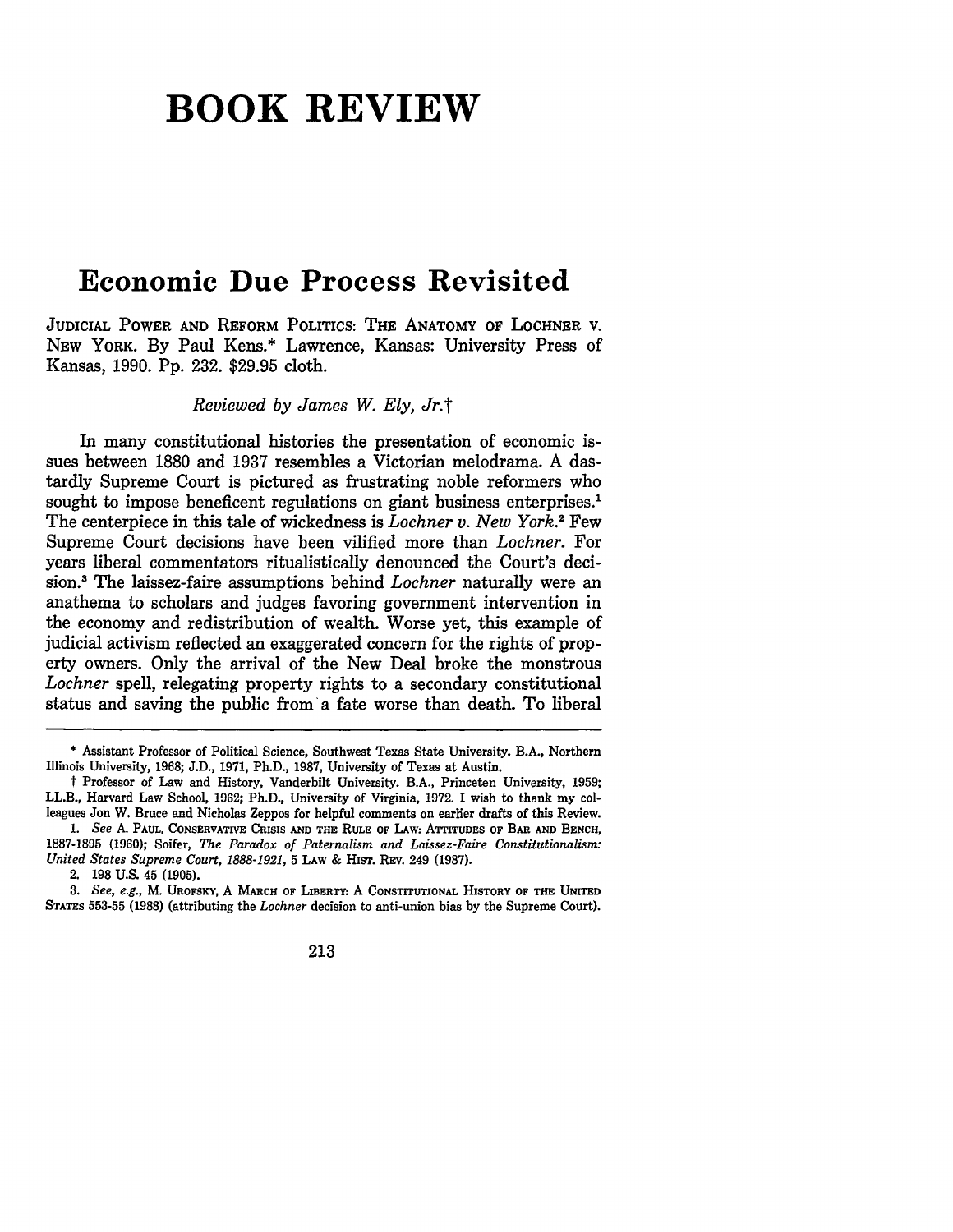commentators *Lochner* became a term of reproach, an emotionally charged symbol of everything they disliked about a property-conscious Supreme Court.' Even today the slightest indication of judicial interest in reviewing economic legislation produces dire warnings of a return to the *Lochner* era.<sup>5</sup>

Perhaps more surprising, some prominent conservatives also have criticized *Lochner* as inappropriate judicial activism. Anxious to curtail the scope of judicial authority over wide areas of American life, these apostles of judicial self-restraint view *Lochner* as an invitation for courts to govern matters best left to the political process. Chief Justice William H. Rehnquist, for instance, has characterized *Lochner* as "one of the most ill-starred decisions that [the Supreme Court] ever rendered."<sup>6</sup> Similarly, Robert H. Bork sees *Lochner* "as the symbol, indeed the quintessence, of judicial usurpation of power."<sup>7</sup> According to Bork, *Lochner* "gave judges free rein to decide what were and were not proper legislative purposes."<sup>8</sup> This school of thought favors judicial deference to decisions by the political majority. Consequently, little room exists for judicial review of legislation.

Despite this legacy of controversy, *Lochner* has not been banished from our constitutional tradition. Indeed, in recent years a group of revisionist scholars has endeavored to rehabilitate *Lochner* and the underlying doctrine of laissez-faire constitutionalism. Bernard Siegan, for example, has argued that the framers of the Constitution expected the federal courts to safeguard economic liberty.9 He defends *Lochner* on

5. A good example is Seawall Assocs. v. City of New York, 74 N.Y.2d 92, 542 N.E.2d 1059, 544 N.Y.S.2d 542, *cert. denied,* **100 S.** Ct. **500** (1989), in which the New York Court of Appeals invalidated a municipal ordinance prohibiting conversion or demolition of single-room occupancy housing as both a physical and regulatory taking of private property without compensation. Although the court's opinion rested upon the takings clause of the fifth amendment, Judge Bellacosa's dissent confused the taking issue with economic due process. Erroneously comparing the majority decision to *Lochner,* he charged: "Eighty-five years after *Lochner,* we observe property rights, like the contract rights of that bygone era, being exalted over the Legislature's assessment of social policy." *Id.* at 118, 542 N.E.2d at 1072, 544 N.Y.S.2d at 555 (Bellacosa, J., dissenting); *see* also City of Cleburne v. Cleburne Living Center, Inc., 473 U.S. 432, 460 (1985) (Marshall, J., concurring in the judgment and dissenting in part) (arguing that the Supreme Court's invalidation of a zoning ordinance represented "a small and regrettable step back toward the days of *Lochner v. New York").*

214

*<sup>4.</sup> See* **J. ELY, DEMOCRACY AND DisTRusT** A **THEORY OF JUDICIAL REvIEW** 14 **(1980)** (describing *Lochner* as "now universally acknowledged to have **been** constitutionally **improper");** W. **WiECEK, LIBERTY UNDER** LAW: **THE SUPREME COURT IN AMERICAN LIFE** 123 (1988) (stating that *"Lochner* has become in modem times a sort of negative touchstone"); Soifer, *supra* note 1, at 250 (declaring that *Lochner* "is still shorthand in constitutional law for the worst sins of subjective judicial activism").

**<sup>6.</sup> W. REHNQUIST, THE SUPREME COURT:. How IT WAS, How IT Is 205 (1987).**

**<sup>7.</sup>** R. **BORK, THE TEMPTING OF AMERICA. THE POLITICAL SEDUCTION OF THE LAW** 44 **(1990).**

**<sup>8.</sup>** *Id.* at 45. **•**

<sup>9.</sup> B. SIEGAN, ECONOMIC LIBERTIES AND THE CONSTITUTION 318 (1980).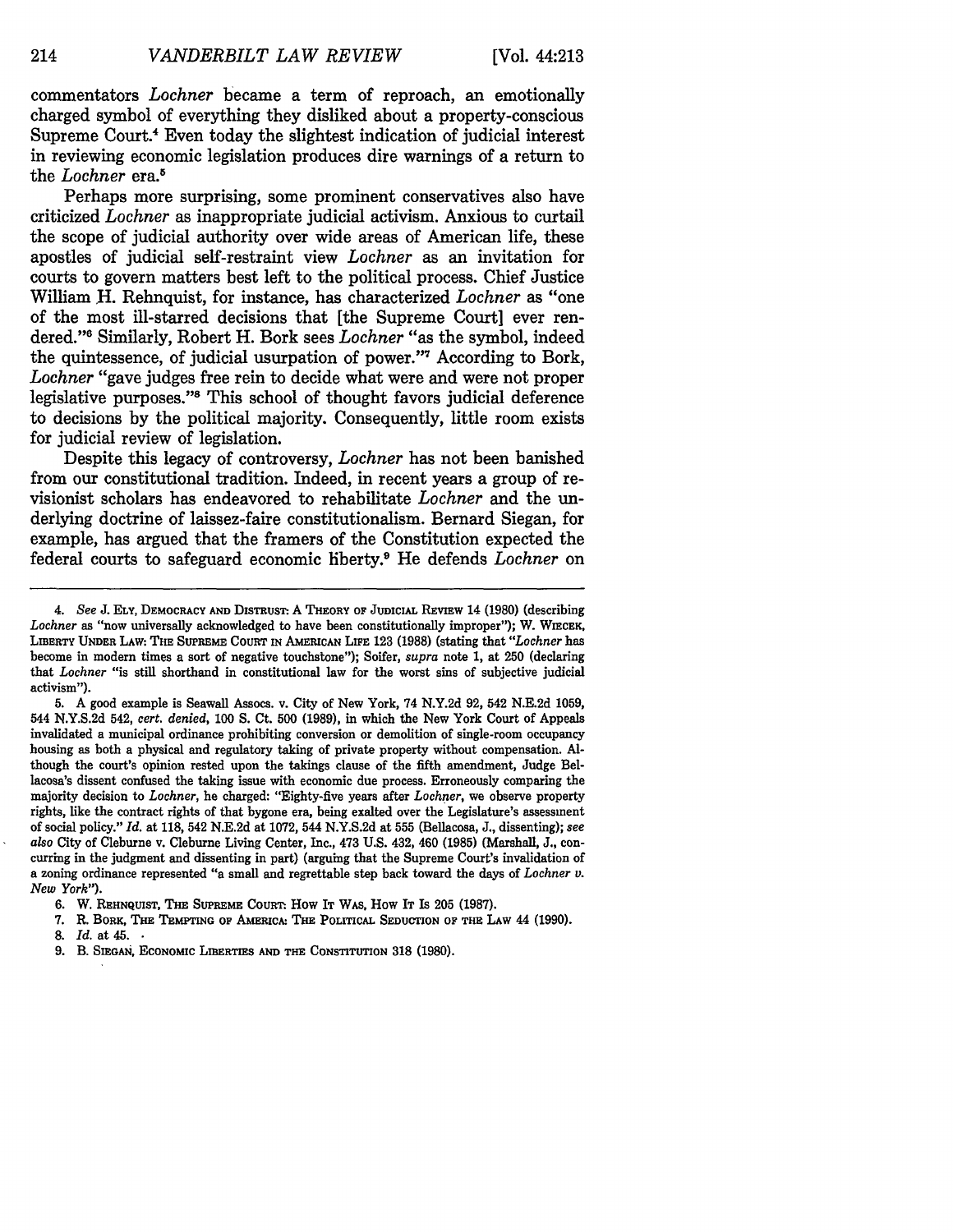the ground that the imposition of maximum-working-hours laws on bakeries would drive small immigrant entrepreneurs out of business and diminish competition.10 Likewise, Richard A. Epstein stresses the libertarian basis of *Lochner.* "Decisions such as *Lochner v. New York* were correct," he has observed, "because New York's maximum-hour legislation was vintage special-interest legislation."" Epstein even has lamented that *Lochner* was not applied consistently and did not establish a sufficient limit on governmental power to intervene in the economy. 12

Virtually all observers, however, agree that *Lochner* is one of the most important decisions ever rendered by the Supreme Court. Why has *Lochner* occupied such a central place in American constitutional history? What accounts for the continued fascination with this old case? At first blush the issue raised in *Lochner-the* validity of a statute limiting work in the New York baking industry to ten hours a day and sixty hours a week-hardly would appear to warrant such sustained attention. On a deeper level, however, *Lochner* poses certain fundamental questions in sharp relief. To what extent can the government constitutionally redress hardships created by the operation of the free market economy? What protection should property rights receive under the Constitution? What is the appropriate role of federal judicial review in American life? The *Lochner* decision speaks forcefully to these inquiries, but observers have drawn widely diverse conclusions from the case. In short, *Lochner* can serve more than one constitutional theory.

Considering the vitality of the *Lochner* debate, a careful scholarly account of this case has been needed for some time. With the welcome publication of *Judicial Power and Reform Politics,* Paul Kens provides a balanced and judicious treatment of *Lochner.* In the process he effectively destroys some myths associated with this case and poses some challenging questions.

Kens examines in detail the factual background of the *Lochner* litigation. In the late nineteenth century New York City's baking industry was highly decentralized and competitive. Many small bakeries operated in tenement basements, where employees toiled long hours, often in unsanitary environments. Initially proposed by a local bakery union, the New York Bakeshop Act of 1895 can be viewed best in the broader context of tenement and workplace reforms that characterized the Pro-

<sup>10.</sup> *Id.* at 115-18.

**<sup>11.</sup>** Epstein, *Self-Interest and the Constitution,* **37 J. LEGAL EDUC. 153, 157 (1987).**

<sup>12.</sup> Epstein, *The Mistakes of 1937,* **11 GEo. MASON U.L.** REv., Winter 1988, at 5, 13-20 [hereinafter Epstein, *The Mistakes of 19371; see also* Epstein, *Race and the Police Power: 1890 to 1937,* 46 WASH. & **LEE** L. REv. 741 (1989) (contrasting the libertarian basis of *Lochner* with the police power basis of Plessy v. Ferguson, 163 U.S. 536 (1897)).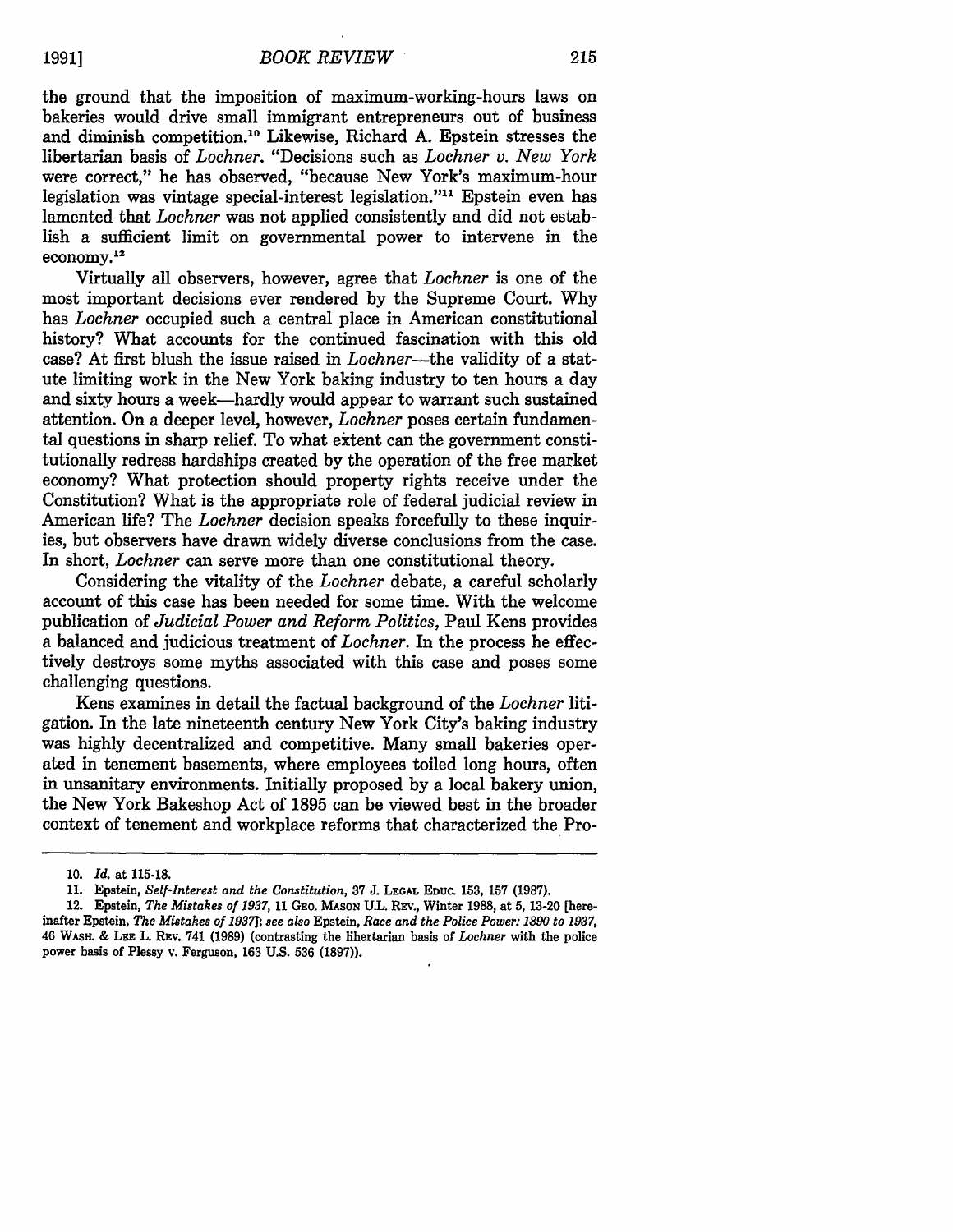gressive Era. A reformist desire to clean up the baking industry by protecting the working conditions of bakery employees primarily motivated the enactment of the Bakeshop Act. The measure restricted working hours and made violation a criminal offense. As Kens notes, resistance to governmental interference in the economy was a widely shared attitude in the late nineteenth century. Indeed, earlier legislative attempts to establish and enforce shorter working hours had proven unsuccessful. The Bakeshop Act received little support from the American Federation of Labor, which distrusted legislative solutions and preferred to rely on collective bargaining arrangements. Nonetheless, the Act stirred little debate in the Republican-controlled New York legislature and passed unanimously.

Joseph Lochner owned a small bakery in Utica. Arrested for violation of the Bakeshop Act, he offered no defense at the trial stage. On appeal, however, Lochner argued that the statute interfered with his right to pursue a lawful trade. Lochner relied on the liberty of contract doctrine, a mainstay of laissez-faire jurisprudence. According to this doctrine, competent persons generally were free to make their own economic decisions without legislative interference.<sup>13</sup> Under its police power, a state could curtail the exercise of the freedom to make contracts only to safeguard health, safety, and morals. Thus, the doctrine required a state to justify the imposition of economic regulation. The effect of the liberty of contract doctrine was to leave economic ordering in private hands and defend the operations of the free market from regulation.

The New York Court of Appeals upheld Lochner's conviction by a narrow four-to-three vote.<sup>14</sup> The three dissenting judges denied that the statute was a health regulation and asserted that its real objective was to control the hours of employment.<sup>15</sup> Characterizing the Bakeshop Act as "one of those paternal laws **. . .** which in its operation must inevitably put enmity and strife between master and servant,"<sup>16</sup> the dissent argued that the act unconstitutionally impaired the liberty of the parties to enter contracts.'7 Lochner then petitioned the Supreme Court for a writ of error.

Speaking for a five-to-four majority of the Supreme Court, Justice Rufus W. Peckham held that the Bakeshop Act violated the liberty of

**<sup>13.</sup> A. KELLY,** W. **HARBISON** & H. **BELz, THE AMERICAN** CONsTrrUTION: **ITS ORIGINS AND DEVEL-OPMENT** 414-15 (6th ed. **1983).**

<sup>14.</sup> People v. Lochner, **177** N.Y. 145, **69 N.E. 373** (1904).

**<sup>15.</sup>** *See id.* at **183, 69 N.E.** at **387** (O'Brien, **J.,** dissenting). Judges Bartlett and Martin joined Judge. O'Brien in dissent.

**<sup>16.</sup>** *Id.* at **177-78, 69 N.E.** at **385** (O'Brien, **J.,** dissenting).

**<sup>17.</sup>** Id. at **183-87, 69 N.E.** at **387-89** (O'Brien, **J.,** dissenting).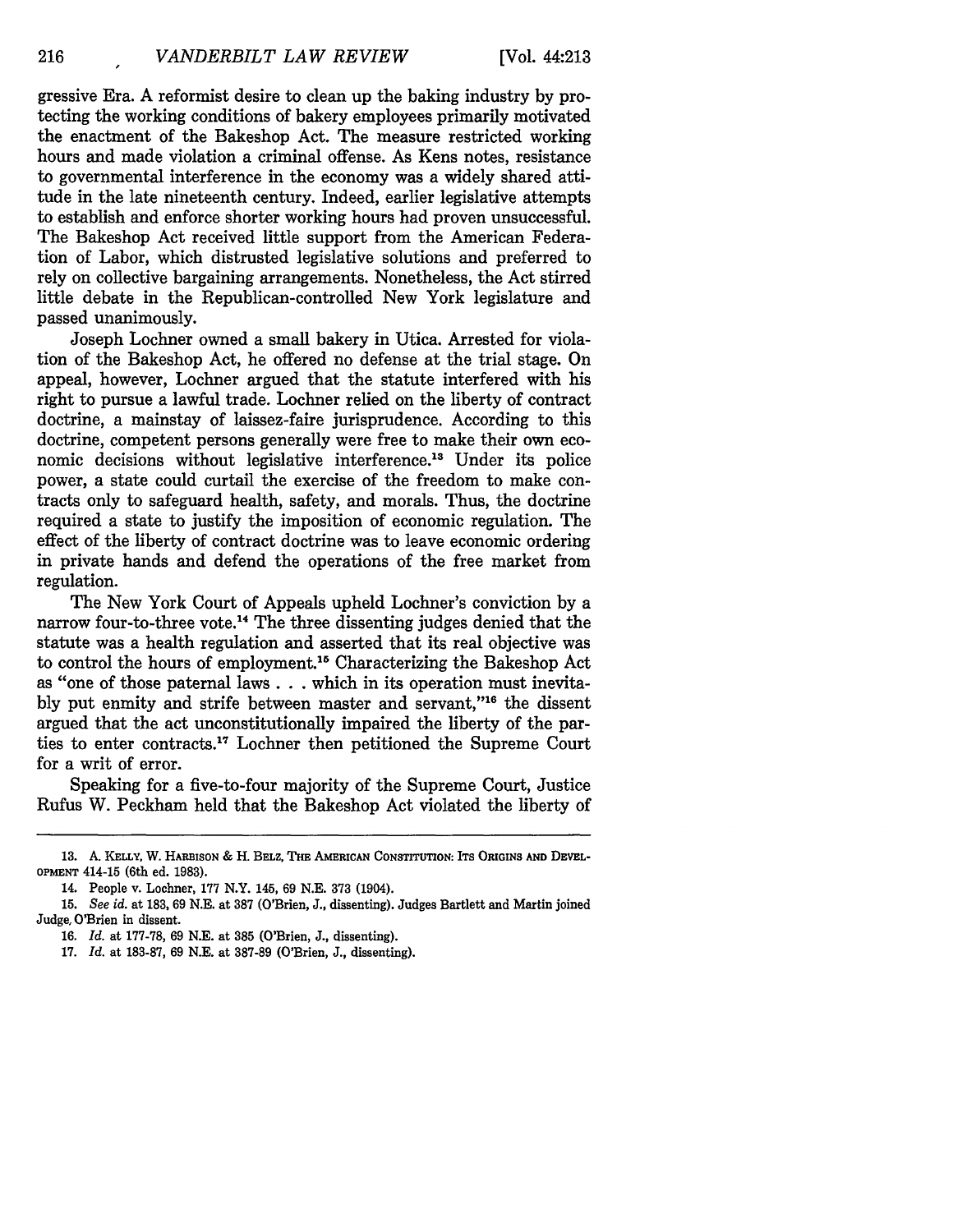contract as protected by the due process clause of the fourteenth amendment. 18 Although he recognized that a state could enact laws to protect the health of workers,19 Peckham was not persuaded that the baking trade caused health problems. He could find no direct relationship between the number of hours worked and the bakers' health.<sup>20</sup> Peckham reasoned that "the real object and purpose" of the statute was to regulate labor relations rather than the purported goal of safeguarding health.21 Peckham also expressed broad disapproval of labor-protective legislation. "It is impossible for us to shut our eyes," he wrote, "to the fact that many of the laws of this character, while passed under what is claimed to be the police power for the purpose of protecting the public health or welfare, are, in reality, passed from other motives."22

Two dissenting opinions attacked the majority's position from different perspectives. Justice John M. Harlan accepted the legitimacy of the liberty of contract doctrine, but argued that the Court misapplied the doctrine in this case. Emphasizing that contracts were subject to health and safety regulations,<sup>23</sup> he maintained that working long hours in bakeries endangered the health of employees.<sup>24</sup> Justice Oliver Wendell Holmes went further and rejected the laissez-faire interpretation of the Constitution. "This case," he charged, "is decided upon an economic theory which a large part of the country does not entertain."25 Holmes articulated a philosophy of judicial restraint under which the Supreme Court should defer to "the right of a majority to embody their opinions in law."28

The question remains: What accounts for the sustained controversy over the *Lochner* decision? Not all contemporaries were impressed **by** the case. As Kens observes, the Attorney General of New York only halfheartedly tried to defend the Bakeshop Act.<sup>27</sup> Moreover, the ruling initially aroused little public interest.<sup>28</sup> Reformers, however, gradually realized that *Lochner* was a serious setback to their hopes for legislative improvement of working and social conditions.<sup>29</sup> The decision established laissez-faire constitutionalism as the standard against which eco-

22. *Id.*

- 23. *Id.* at 67-68 (Harlan, J., dissenting).
- 24. *Id.* at 68-72 (Harlan, J., dissenting).
- 25. *Id.* at 75 (Holmes, J., dissenting).
- 26. *Id.* (Holmes, J., dissenting).

27. P. **KENS, JUDICIAL POWER AND** REFORM **POLITICS: THE ANATOMY OF LOCHNER V. NEW YORK** 112-13 (1990).

- 28. *Id.* at 128.
- 

**<sup>18.</sup>** Lochner v. New York, **198 U.S.** 45 **(1905).**

**<sup>19.</sup>** *Id.* at **53.**

<sup>20.</sup> *Id.* at **58.**

<sup>21.</sup> *Id.* at 64.

<sup>29.</sup> Pound, *Liberty of Contract,* **18 YALE** L.J. 454 (1909).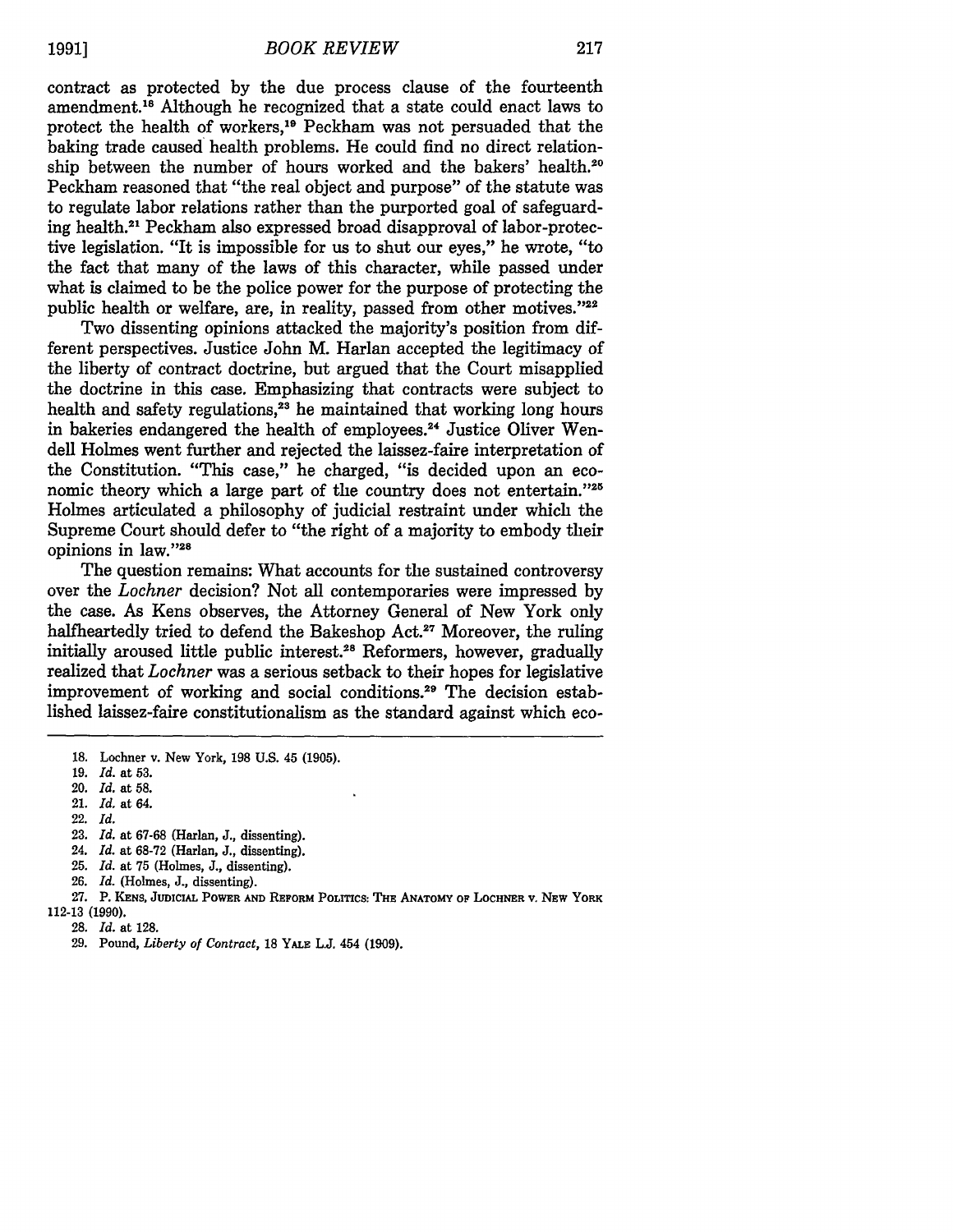nomic legislation was measured. Kens rightly stresses the highly symbolic nature of *Lochner*. "For more than thirty years," the author states, "it served reformers as evidence of the conservative nature of the judiciary and as a striking example of its usurpation of political power."30 In actuality, the symbolic importance of *Lochner* arguably exceeded its actual impact on later judicial decisions.

*Lochner* continues to cast a long shadow over constitutional thought despite the political triumph of the New Deal and the rejection of the liberty of contract doctrine in the late 1930s.<sup>31</sup> Kens skillfully highlights the quandary that *Lochner* poses for advocates of modern judicial activism. Although the Progressive critics of laissez-faire constitutionalism urged judicial deference to legislative policymaking, the Warren Court in the 1950s and 1960s embraced judicial activism to achieve liberal and egalitarian goals. It soon became apparent that judicial deference pertained only to economic and social regulations. Indeed, in *United States v. Carotene Products Co.3 <sup>2</sup>*the Supreme Court adopted a double standard of constitutional review and held economic legislation to a lower level of judicial scrutiny. As a result, property rights and economic liberty no longer received meaningful judicial protection.<sup>33</sup>

Thus, the central dilemma of judicial activists has been to differentiate "bad" judicial meddling as in *Lochner* from "good" liberal activism. Does a principled basis for this distinction exist, or does the distinction rest in the subjective value preferences of individual Justices? Kens questions whether constitutional history supports any persuasive distinction between economic rights and personal liberties. His point is well made. Reconciling second-class status for economic rights with either the history or text of the Constitution is difficult.<sup>34</sup> The framers of the Constitution regarded security of private property as essential for the enjoyment of political liberty,<sup>35</sup> and several provisions of

**<sup>30.</sup> P. KENS,** *supra* note 27, at 126-27.

<sup>31.</sup> *See* Porter, Lochner *and Company: Revisionism Revisited,* in **LIBERTY, PROPERTY, AND GOVERNMENT:.** CONSTITUTIONAL INTERPRETATION BEFORE **THE NEW DEAL 11,** 27 **(E.** Paul **& H. Dick**man eds. **1989)** (arguing that "the more its memory is castigated, the more the Court disavows Lochnerizing, the more *Lochner* dominates the judicial decision-making processes"); *see also* Sunstein, Lochner's *Legacy,* 87 COLUM. L. REv. **873** (1987).

**<sup>32.</sup>** 304 U.S. 144 (1938).

**<sup>33.</sup>** *See* Miller, *The True Story of* Carolene Products, 1987 SuP. **CT.** REv. **397.**

<sup>34.</sup> *See* S. **MACEDO,** THE **NEW RIGHT** V. **THE** CONSTITUTION 47-48 (1986); Note, *Resurrecting Economic Rights: The Doctrine of Economic Due Process Reconsidered,* **103** HARv. L. REv. **1363,** 1367-77 **(1990).**

**<sup>35.</sup>** *See* Bruchey, *The Impact of Concern for the Security of Property Rights on the Legal System of the Early American Republic,* 1980 Wis. L. REV. **1135, 1136** (noting that "[p]erhaps the most important value of the Founding Fathers of the American constitutional period was their belief in the necessity of securing property rights"); Erler, *The Great Fence to Liberty: The Right*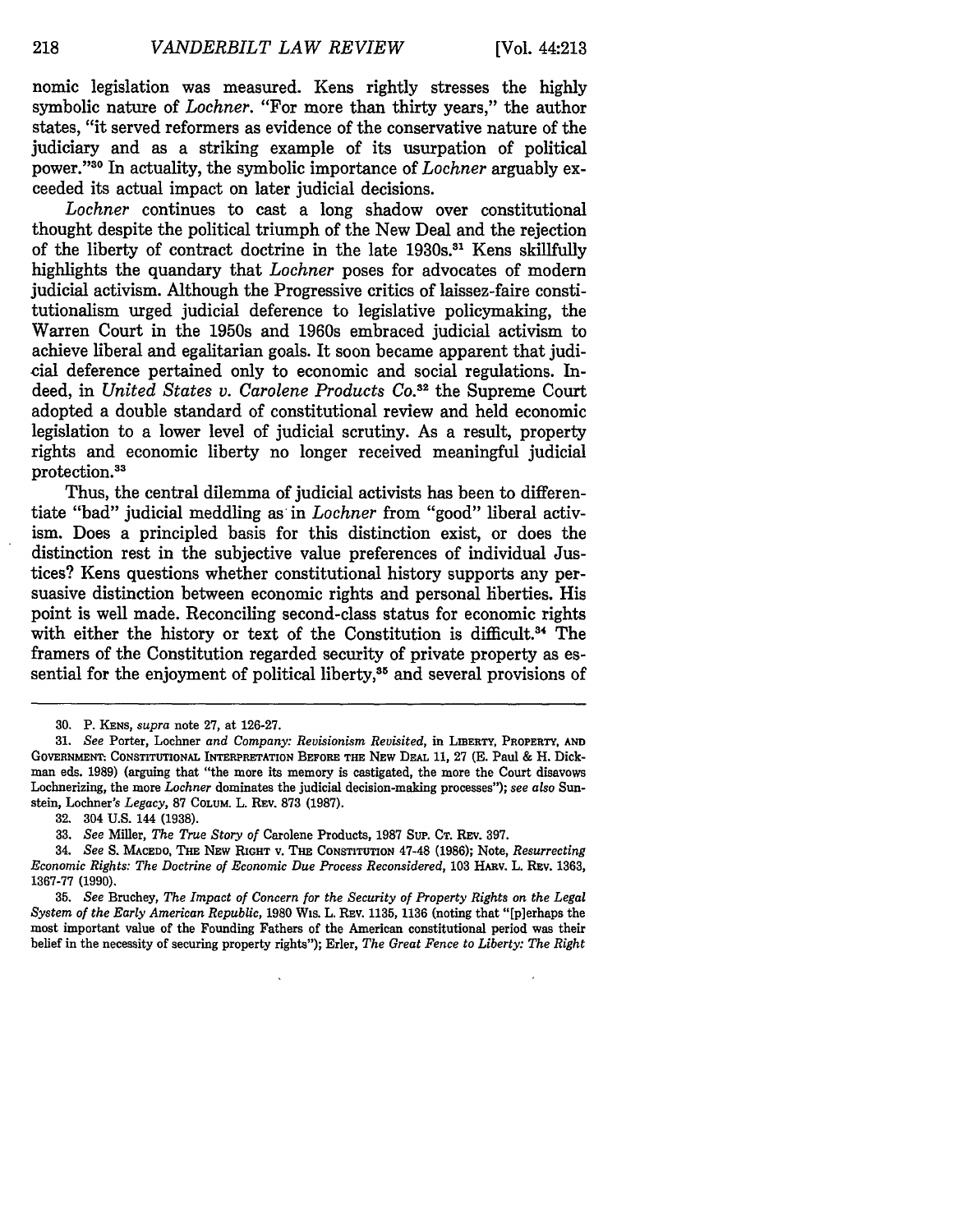the Constitution and Bill of Rights protect property rights.<sup>36</sup>

The concerns raised **by** Kens are particularly appropriate today. He reminds us that judicial activism can be a two-edged sword. In the future it may serve a conservative agenda. Significantly, as noted above, a group of scholars has urged a return to economic due process and judicial protection of property rights.<sup>37</sup> Kens pointedly concludes:

[M]odern reformers, who have gamboled through several decades of liberal judicial activism, certainly must now be wary of having left the door open for a revival of some variation on the earlier activism as the makeup of t

Notwithstanding the strengths of *Judicial Power and Reform Politics,* several of the author's contentions are debatable. He follows Justice Holmes's famous dissenting opinion and attributes the *Lochner* outcome to the then prevalent doctrine of Social Darwinism. 9 The influence of Social Darwinism on the Supreme Court has been exaggerated. One scholar recently has observed: "There is painfully little evidence that any members of the Supreme Court were Social Darwinists, or for that matter even Darwinian."<sup>40</sup> Put bluntly, Holmes inaccurately characterized the majority opinion.41 A better explanation is that *Lochner* reflected the Court's long-standing interest in safeguarding economic liberty and the rights of property owners from undue legislative infringement.42

Kens repeats the conventional wisdom that the due process clause of the fifth and fourteenth amendments originally was understood as merely a procedural guarantee against the arbitrary deprivation of life, liberty, or property. The requirement of due process, Kens declares, "had nothing to do with the content of legislation. '43 The evolution of due process, however, actually is more complex than the author suggests. Before the Civil War, state courts wrestled with a substantive in-

42. *See generally* Benedict, *Laissez-Faire and Liberty: A Re-Evaluation of the Meaning and Origins of Laissez-Faire Constitutionalism,* **3 LAW** & **HIsT.** REV. **293 (1985).**

43. P. **KENS,** *supra* note 27, at 87.

*to Property in the American Founding,* in **LIBERTY, PROPERTY AND THE FOUNDATIONS OF THE AMER-ICAN CONSTITUTION 43-63 (E.** Paul **&** H. Dickman eds. **1989).**

**<sup>36.</sup>** *See, e.g.,* U.S. **CONST.** art. I, § **10; U.S. CONsT.** amend. V.

**<sup>37.</sup>** *See* Epstein, *The Mistakes of 1937, supra* note 12, at **13-20;** Karlin, *Back to the Future: From* Nollarj *to* Lochner, **17** Sw. **U.L. REv. 627 (1988);** Note, *supra* note 34, at **1377-83.**

**<sup>38.</sup>** P. **KENS,** *supra* note **27,** at **165. "**

**<sup>39.</sup>** *Id.* at **67-71,** 121; *see* Lochner v. New York, **198 U.S.** 45, **74-76 (1905)** (Holmes, **J.,** dissenting).

<sup>40.</sup> Hovenkamp, *The Political Economy of Substantive Due Process,* 40 **STAN.** L. REv. **379,** 418 (1988). For a sharp criticism of the substance of the Holmes dissent in *Lochner* see R. **POsNER,** LAW **AND LITERATURE:** A **MISUNDERSTOOD RELATION** 281-87 (1988) (noting that Holmes asserted but never demonstrated that the majority decided *Lochner* based upon a particular economic theory). 41. Hovenkamp, *supra* note 40, at 417-20.